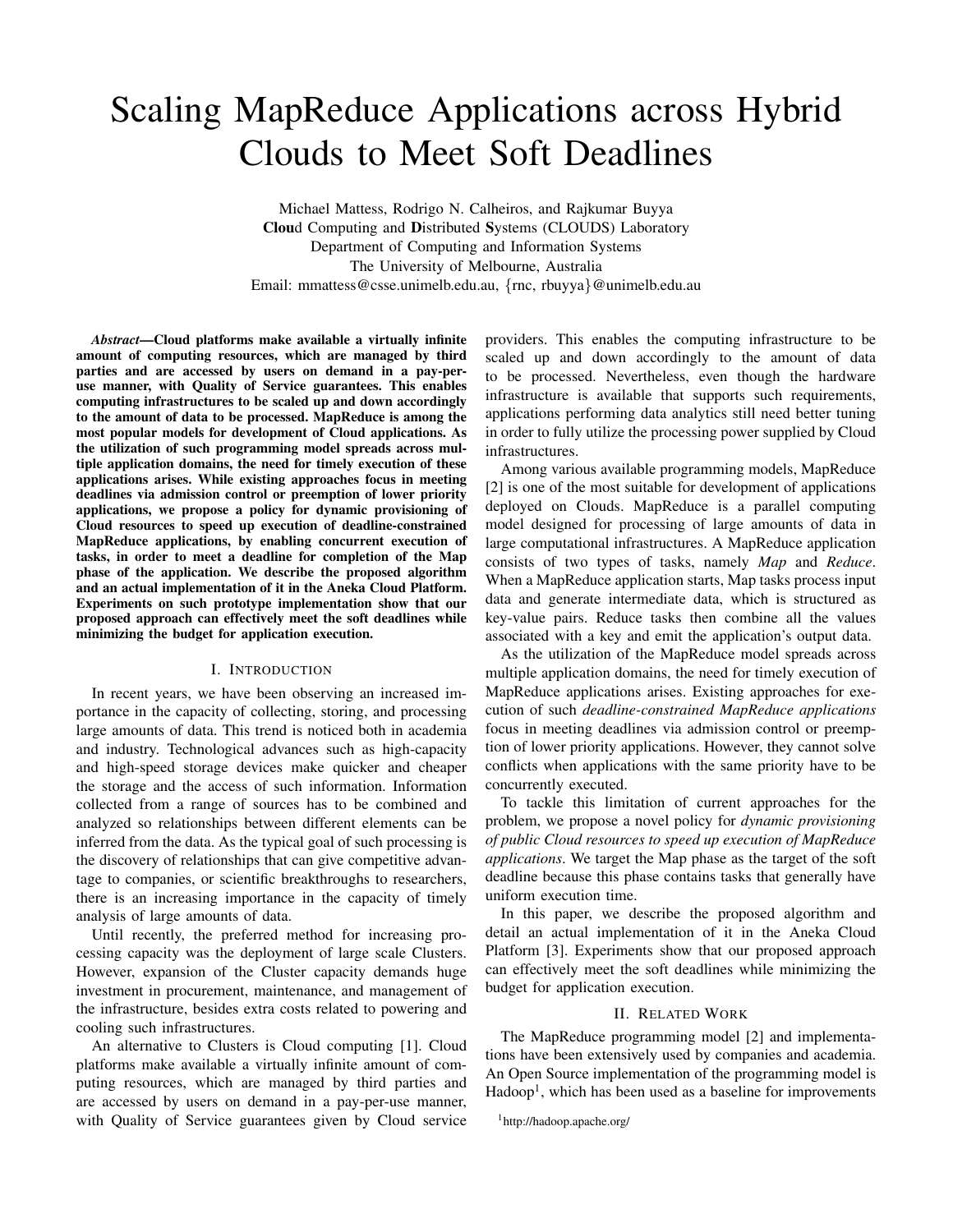in the implementations. Most existing MapReduce research target large scale, single site environments [4]–[6], whereas we target a hybrid Cloud infrastructure where in-house resources are used together with public Cloud resources to meet application soft deadlines.

Matsunaga *et al.* [7], Polo *et al.* [8], Luo *et al.* [9], and Fadika *et al.* [10] proposed models for execution of MapReduce applications across multiple Clusters. However, resources from Clusters are accessed on a best-effort basis, with the intention of speeding up application execution. This makes the proposed infrastructure similar to Grid computing infrastructures. Our approach, on the other hand, scales the computation across a public Cloud, where resources can be virtually scaled unlimitedly, with the goal of meeting a userdefined soft deadline.

About execution of MapReduce applications in Clouds, Tsai *et al.* [11] proposed a model for replication of executors for MapReduce tasks. However, it does not present specific strategies for provisioning resources for computational tasks, while our proposal manages both provisioning of resources and actual scheduling of tasks for MapReduce computation.

Tian and Chen [12] and Verma *et al.* [13] independently proposed models for optimal resource provisioning for running MapReduce applications in public Clouds, whereas Rizvandi *et al.* [14] proposed a method for automatic configuration of MapReduce configuration parameters in order to optimize execution of applications in a Cloud. The models, however, were not develop to address hybrid Clouds elements, such as the existence of private Cloud nodes available for computation, which is the target environment of our proposed approach.

Sehgal *et al.* [15] developed an interoperable implementation of MapReduce able to execute applications on Clusters, Grids, and Clouds. The main motivation of such a system is to enable interoperation of applications that are strongly tied to a given infrastructure, while we deploy hybrid infrastructures with the intention of meeting deadlines of applications.

Dong *et al.* [16] proposed a two-level scheduling approach for meeting deadlines of real-time MapReduce applications running concurrently to non-real-time applications. Their approach prioritizes real-time applications over non real-time ones, but does not dynamically provision extra resources for meeting application deadline as does our approach.

Kc and Anyanwu [17] proposed an approach were an admission control mechanism rejects requests for executing MapReduce applications when deadlines cannot be met. Instead of rejecting requests, our approach utilizes dynamic provisioning for allocating extra resources.

To the best of our knowledge, no current approach for execution of MapReduce applications is able to scale applications across hybrid Clouds in order to meet application soft deadlines as does the policy we propose in this paper.

## III. MOTIVATION AND APPLICATION SCENARIO

MapReduce [2] is a programming model that consists of two types of tasks, namely *Map* and *Reduce*. When a MapReduce application starts, Map tasks process input data and generate



Fig. 1. The proposed application scenario for the deadline-aware execution of MapReduce applications on hybrid Clouds.

intermediate data, which is structured as key-value pairs. Reduce tasks then combine all the values associated with a key and emit the application's output data. Reduce tasks cannot start to execute until all Map tasks have completed.

This class of applications became popular with the increasing amount of storage available in public and private Clouds, and has been widely applied for processing large amounts of data using an equally large amount of work units. While existing approaches focused in meeting deadlines of MapReduce applications via admission control or preemption of lower priority applications (as detailed in the previous section), we propose a novel approach for addressing this challenge by *dynamically provisioning public Cloud resources to speed up execution of MapReduce applications via a resource provisioning policy*.

Figure 1 depicts the envisioned scenario for the proposed policy. A user submits a MapReduce application to a local master node able to manage provisioning of resources and scheduling of MapReduce tasks. These tasks are executed by worker nodes that compose the local Cluster (private Cloud). The local Cluster is complemented with dynamically provisioned resources from a public Cloud to speed up execution of tasks. Provisioning of such public Cloud resources is subject to a Provisioning policy that is proposed in this paper.

In our envisioned scenario for deadline-constrained execution of MapReduce tasks, users are able to set a soft deadline for the completion of the Map phase. We apply this model of guaranteeing deadlines only for the Map phase because all Map tasks use the same code and operate on similar amounts of data; hence they require similar amounts of time to execute. This means that after a few Map tasks complete, it is possible to predict the total amount of time that will be needed for the remaining Map tasks. For the case of Reduce tasks, on the other hand, execution time of tasks cannot be predicted until the Map phase has completed, as assignment of key-values to Reduce tasks, and the amount of computation associated to such value, tend to exhibit higher variance in execution time. A deadline for the completion of the entire application, on the other hand, would require a technique for splitting the deadlines of each stage. A method for best performing this split is subject of future work and in this paper the focus is on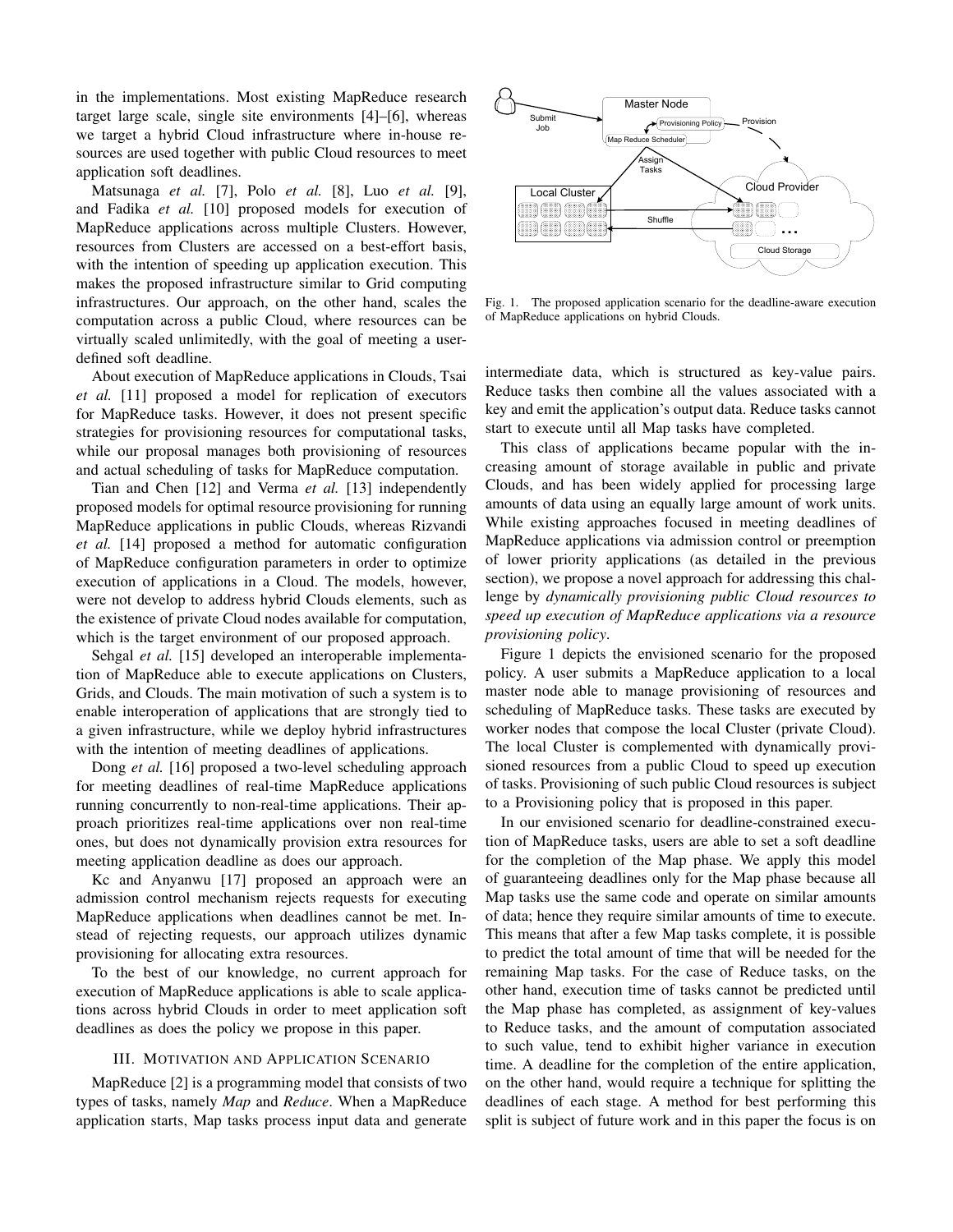dynamic provisioning of public Cloud resources to meet the Map phase deadline.

Once the deadline-constrained application is submitted for execution, Map tasks are deployed in the local available resources and in resources dynamically provisioned to speed up the task. The Map phase and Reduce phase are considered as two distinct phases and are investigated separately. During the Map phase, provisioning of additional resources is examined and the supplied deadline is used as a guideline for the completion of the Map phase. In the case of the Reduce phase, the examination focuses on how to schedule the tasks in order to utilize the additional resources that may have been requested during the Map phase.

We assume that virtual machine images supporting the execution of Map and Reduce tasks, as well as the dataset to be processed by the MapReduce application, are present on the storage platform of the public Cloud provider. This assumption is reasonable considering that public Clouds provide reliable storage services that can be used for guaranteeing data redundancy and backup. This extra reliability also justifies the incurring storage cost to keep such data in the public Cloud.

As the proposed dynamic provisioning techniques are applied on individual MapReduce applications, the sequence of events from application submission to the application execution is summarized in the following steps:

- 1) The initial state of the system consists of local worker nodes registered with the master node and ready to execute MapReduce tasks. Datasets are available for local workers and are also stored in the Cloud provider's storage service as backup replicas and also for being able to be used by dynamically provisioned workers;
- 2) A MapReduce application is submitted to the master node and the scheduler begins assigning Map tasks to worker nodes;
- 3) As Map tasks complete, the scheduler assigns new Map tasks to idle workers;
- 4) When a predefined number or fraction of the Map tasks completes, the master uses the provisioning policy and, based on the application deadline, requests additional resources from a Cloud provider as defined by the policy;
- 5) Requested resources register with the master node as they become available and the scheduler assigns Map tasks to them;
- 6) When the Map phase completes, the scheduler begins assigning Reduce tasks to workers;
- 7) Each Reduce task obtains the intermediate data to be reduced from other nodes;
- 8) The output of the Reduce tasks may remain on the nodes in anticipation of another MapReduce application, which will further process the data. Alternatively, the output can be collected by the master node and sent back to the user that submitted the application.

Finally, it is important noting that, because utilization of public Cloud resources incurs a financial cost to the requester, the proposed provisioning policy aims at allocating the *minimum number of resources able to meet the application deadline*. In the next section the proposed policy that enables such envisioned scenario is detailed.

# IV. DEADLINE-AWARE DYNAMIC PROVISIONING FOR MAPREDUCE APPLICATIONS

The proposed provisioning policy aims at meeting MapReduce application deadlines at the minimum possible cost for utilization of public Cloud resources. Because the deadline is defined as the time for the Map phase of the application to complete, the policy requests just enough resources so that the Map phase will be completed before its deadline. Since all Map tasks execute the same code and operate on (almost) the same amount of data, it is reasonable to expect that the remaining Map tasks will require a similar amount of time. Hence, the provisioning policy makes use of the turnaround time of the first batch of Map tasks that were assigned to local resources to estimate the execution time of remaining tasks. The other parameter to the provisioning policy is the amount of time remaining until the deadline.

The provisioning policy can be further customized via tunable parameters:

- *MARGIN* is a 'safety margin' that is removed from the remaining time to account for errors in the prediction of tasks execution time.
- *LOCAL\_FACTOR* is a multiplier applied to the average run time of the first batch of Map tasks to generate an estimation of the expected Map task execution time on the Cluster considering variation in the worker performance.
- *REMOTE\_FACTOR* is similar to the LOCAL\_FACTOR, but is set to predict the expected Map task execution time on public Cloud resources. This allows accounting for the expected variation in the performance of local and public Cloud resources: as the underlying infrastructure is not under control of our system, and because such resources are typically shared among public Cloud customers (multitenancy), it is expected that public Cloud resources experience a higher variation in performance than local resources.
- *BOOT\_TIME* is the expected amount of time between requesting a new resource from the public Cloud and that resource becoming ready to execute tasks.

The decision of number of public Cloud resources to be allocated to a MapReduce application is detailed in Algorithm 1. It operates by deducting the MARGIN from the remaining time for execution of the application. The estimated execution time of Map tasks is then updated for both tasks running in the local Cluster and in remote Clouds, via application of correspondent factors. Next, the algorithm conservatively computes the number of tasks that can be executed locally before the deadline. The reverse calculation is then applied for the exceeding tasks to determine the number of Cloud resources to be provisioned for the rest of tasks. In this calculation, the boot time of Cloud resources is also considered.

For the Reduce phase, three basic approaches for using the available resources were examined. These policies determined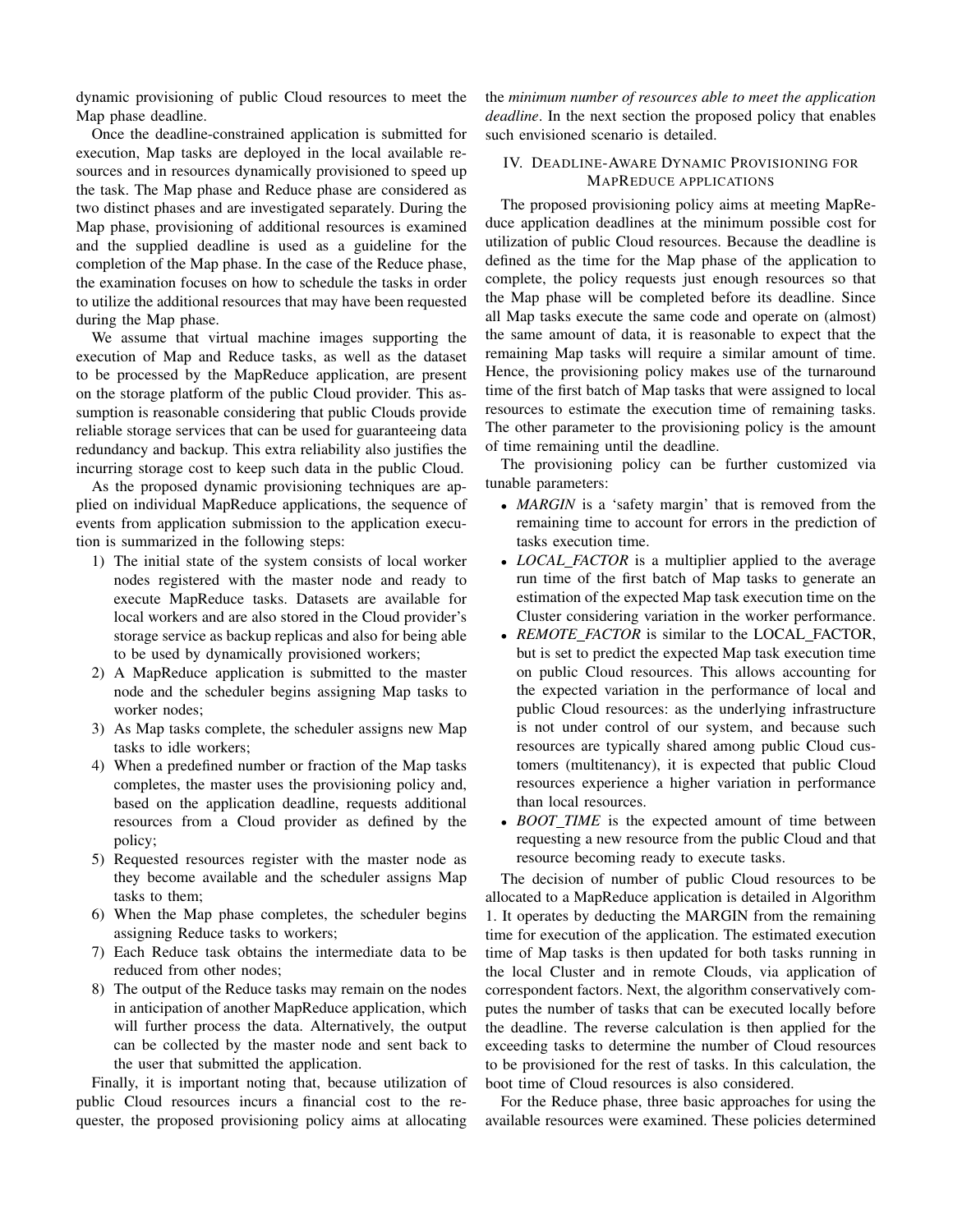```
Algorithm 1: Provisioning Policy
```

| <b>Data:</b> secRemaining: Available time until the deadline. |  |
|---------------------------------------------------------------|--|
| <b>Data:</b> $avgRunTime$ : Measured execution time of Map    |  |
| tasks.                                                        |  |

- 1 secRemaining = secRemaining MARGIN;
- 2  $local RT = avgRunTime \times LOCAL\_FACTOR;$
- 3 remoteRT =  $avgRunTime \times REMOTE$  FACTOR;
- 4  $LocalRemaining Time = secRemaining local RT;$
- 5  $LocalTasksPerBox = \lfloor \frac{LocalRemainingTime}{localRT} \rfloor;$
- $6$  intLocalTaskCount =  $LocalTasksPerBox \times resourceCount;$ 7 RemoteTasks  $=$
- $mapTasksRemaining Local TaskCount;$
- 8  $RemoteTotalRunTime = RemoteTasks \times remoteRT;$

$$
Phi ResCount = \frac{RemoteTotalRunTime}{secRemaining - (BOOT\_TIME)};
$$

- 10  $extraRes = [RemResCount];$
- 11 if  $Remote Tasks > 0$  then
- <sup>12</sup> RequestResources(extraRes);

<sup>13</sup> end

which resources were used to execute the Reduce tasks:

- The *Local Only* policy forces all the Reduce tasks to be executed on local resources;
- The *Remote Only* policy forces all Reduce tasks to be executed on public Cloud resources; and
- The *Hybrid* policy makes use of all the available resources to execute Reduce tasks.

In Section VI we examine the impact of the different policies in the overall performance of the dynamic provision policy.

#### V. IMPLEMENTATION

The approach described in the previous section was implemented in the Aneka Cloud Platform [3], which has an experimental MapReduce implementation [18]. Aneka is a software platform and a framework for the development and deployment of distributed applications in public and private Clouds. Aneka is designed as a container in which a number of services can be configured to execute. For example, a worker node might have been configured to execute both the MapReduce service and a Bag-of-Tasks application execution service. The master node on the other hand might only run the corresponding scheduling services.

Because the initial MapReduce implementation of Aneka supported only execution of applications in a single domain, and without dynamic provisioning, it was extended to make use of the new provisioning service. In addition, a number of changes were applied to such MapReduce implementation to enable it to run across different domains. Next, we detail each major change.

# *Dynamic Provisioning*

One of the built in services of the Aneka platform is the Cloud provisioning service [19]. This service provides a consistent interface to other parts of the Aneka system, while also permitting different Cloud providers to be used. It has two main components, the individual *Resource Pools* and the *Resource Pool Manager*. *Resource Pools* are responsible for interacting with Cloud providers and managing virtual machines from a given provider. Hence, there is one implementation of the *Resource Pool* for each supported Cloud provider. A number of *Resource Pools* can be used concurrently, and they are all controlled by the *Resource Pool Manager*. When extra resources are required, the *Resource Pool Manager* decides which resource pool to be used. We extended the existing MapReduce Service of Aneka to enable its interaction with the Provisioning Service, enabling the MapReduce scheduler to take advantage of public Cloud resources.

## *Data Exchange*

To enable Aneka MapReduce to work across local and remote resources, a number of changes in the original MapReduce service were required. For example, we replaced the technology used for data exchange between nodes from Windows File Shares by HTTP. We made this decision because we observed that traffic generated by Windows File Shares is generally blocked by firewalls from companies and Universities. There were two options we could have adopted to overcome this problem: creating a VPN tunnel through the firewall, hiding the protocol form the firewall, or using a different protocol that is not generally blocked. The latter option was chosen not only because it did not add to the complexity of the network but also because it removes the tight coupling of the Aneka system with the Win32 API. Since Aneka is typically deployed in Windows-based Clusters, our current implementation adopts Internet Information Services (IIS) to serve the intermediary data files.

#### *Remote Storage*

Another change we developed concerns the storage layer of the MapReduce worker nodes. Every time a MapReduce worker starts up and registers with the master node, it reports which input data files it has available on its local storage. In the context of a Cloud provider such as Amazon Elastic Compute Cloud (EC2), this would translate to data files being stored as part of the disk image from which instances are created. This is undesirable for a number of reasons, for example a new image must be created each time the data files are changed. It also imposes a limit on the amount of data that is directly available to the worker nodes on EC2. Instead, Aneka's MapReduce Service was changed to use Amazon Simple Storage Service (S3) as the source of local input data files when running on EC2. Hence, when a MapReduce worker starts up on EC2, it reads a text file form S3 that lists the data files that are available on S3. When the worker registers with the master node, it reports as having those files locally available. As a Map task is assigned to a worker on EC2, the worker copies the input data file from S3 to its local disk before starting the actual processing of the task.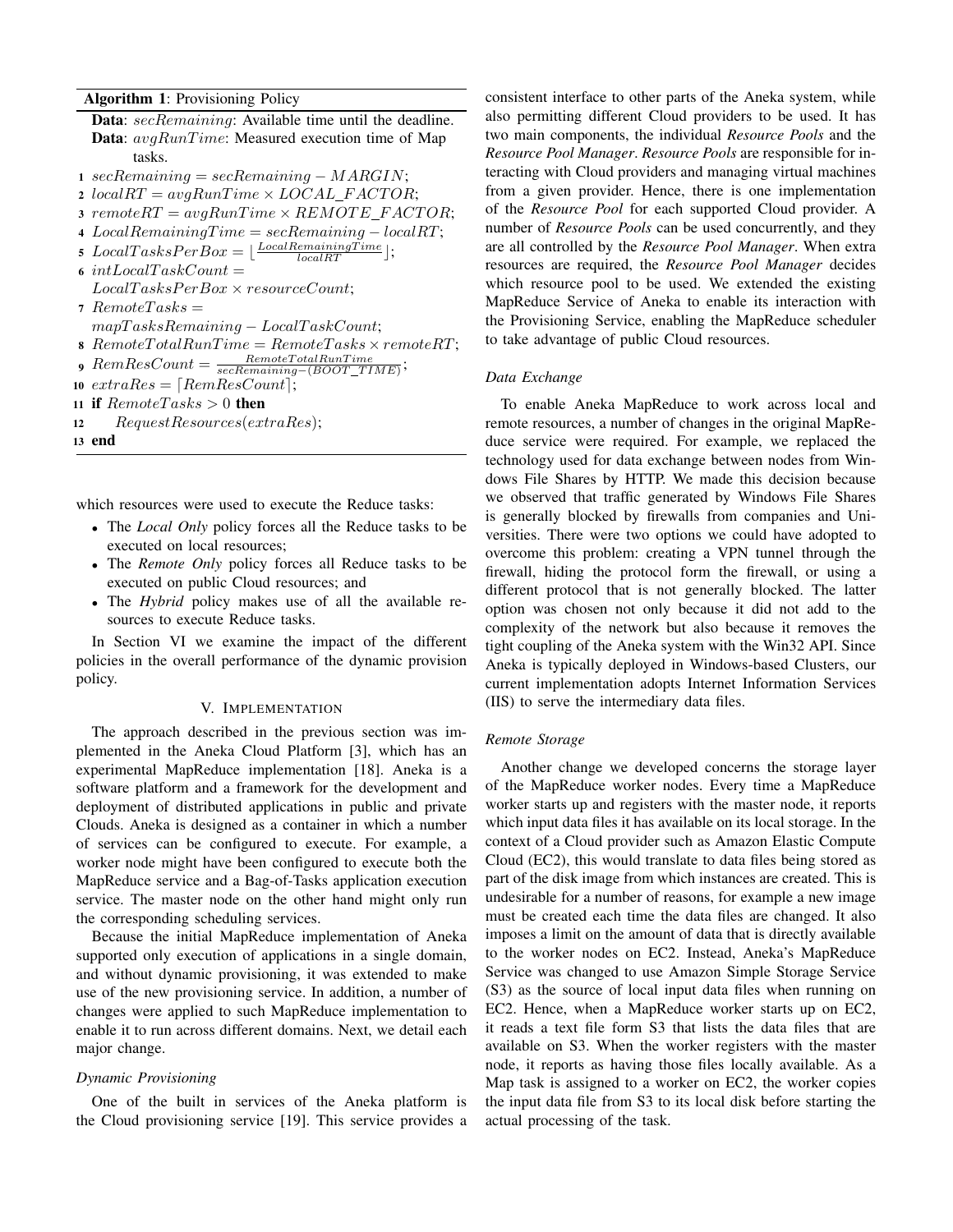#### *Intermediate Data Buckets and Reduce Tasks*

Other MapReduce systems, such as Hadoop, define the number of Reduce tasks at the beginning of the application execution. As Map tasks produce key-value data, Hadoop hashes these key-values into buckets, where each bucket corresponds to a Reduce task. The Hadoop documentation<sup>2</sup> recommends that the number of Reduce tasks should be 0.95 or 1.95 times the number of nodes. However, as in our implementation additional resources can be provisioned during the Map phase, the final number of nodes present for the Reduce phase is not known at application submission time, and thus such limitations on number of Reduce tasks are not present.

Given the dynamic number of resources the Aneka MapReduce implementation generates, the initial service was also modified in order to separate the number of buckets used for hashing intermediate data from the number of Reduce tasks. With this change, the number of Reduce tasks is decided by the scheduler after the Map phase completes. The scheduler is also able to designate the hash buckets that a particular Reduce task will process.

#### VI. PERFORMANCE EVALUATION

In this section, we present experiments aiming at evaluating our policy for dynamic provisioning of resources for MapReduce applications with soft deadlines. We detail the environment where the prototype system was deployed, describe the deployed application, and present the results for different performance metrics.

#### *A. Experimental Testbed and Sample Application*

The experimental testbed used in the experiments presented in this paper is depicted in Figure 2. The environment is a hybrid Cloud composed of a local Cluster and a public Cloud. The local Cluster is composed of four IBM System X3200 M3 servers running Citrix XenServer. Each of these servers hosted two Windows 2008 virtual machines. Therefore, the local Cluster comprises eight worker nodes. The disk image for each of the VMs was stored on the local disk of the server hosting the virtual machine. Each virtual machine had access to two physical CPU cores, each one a Xeon 2.8 MHz, and 1.5 GB of RAM memory. The master node is a Dell Optiplex 745, with an Intel Core 2 Duo 1.6 MHz and 2 GB of RAM. All the machines were interconnected via a Gigabit Ethernet network.

Public Cloud resources were provisioned from Amazon EC2, USA East Coast data center, using *m1.small* instances, which have a single core equivalent to a 1.0-1.2 GHz CPU 2007 Xeon Processor<sup>3</sup>, and 1.7 GB of memory, at the cost of US\$0.085 per instance per hour.

The MapReduce application executed for the purpose of this evaluation is a word count application. This application contains a number of configurable parameters that affect the characteristics of the application, which allowed us to observe



Fig. 2. The hybrid Cloud environment used in the performance evaluation.

the system under different conditions. The application can be configured to slow down each Map tasks by inserting a sleep statement. When such configuration option is utilized, the task performs the word count over one of the input files and then sleeps for the defined amount of time. In this case, the execution time of each Map task is the sum of the sleep time and the actual processing time.

Map tasks can aggregate their own word counts and only emit one count value for each unique word. This behavior can be changed with another configuration parameter, which dictates the maximum number for the count, meaning that words that occurred often would emit multiple key-value pairs. At the extreme, Map tasks will emit every individual word they encountered with a count value of one. Varying such maximum count per word allowed us to vary the volume of intermediary data. Reduce tasks aggregate counts for each word generated by difference Map tasks (keys) and sum the corresponding values to generate the final count for the word.

The dataset used for this application came from the Gutenberg project<sup>4</sup>, which provides over 39,000 free books for download. A number of books were downloaded as text files and the metadata for each one was removed. These text files were then converted into 150 chunk files, where each file was just over 30 MB. Each Map task processes one of these chunk files. This resulted in a total dataset size of approximately 4.5 GB, which was copied to the local Cluster as well as to Amazon's S3 storage service.

The configuration parameters of our proposed provisioning policy were set as follows: *MARGIN* is 1 minute; *LO-CAL FACTOR* is 1.05; *REMOTE FACTOR* is 1.15, to reflect the bigger variance in performance expected from public Cloud resources; and BOOT TIME: is 6 minutes.

#### *B. Performance Analysis*

The two phases of a MapReduce application are investigated in separate experiments so that the conditions for each phase could be controlled independently, as different parameters are relevant on each of them. During the Map phase, the key parameters are the deadline for the Map phase and the

 ${}^{2}$ http://hadoop.apache.org/common/docs/r0.15.2/mapred\_tutorial.html

<sup>3</sup>As at the time that this experiment was executed, according to http://aws. amazon.com/ec2/instance-types/.

<sup>4</sup>http://www.gutenberg.org/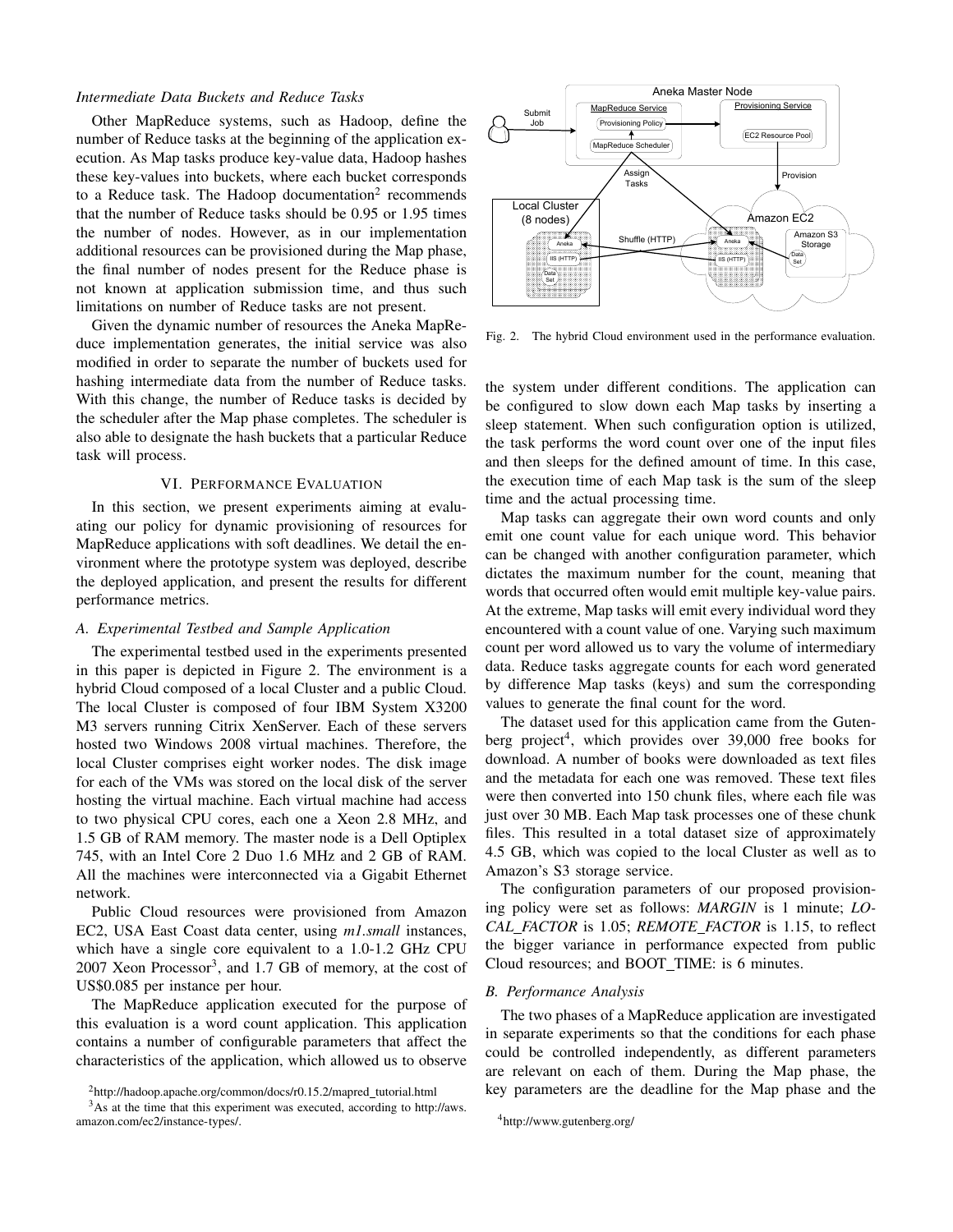execution time of each task, whereas for the Reduce phase the key parameters are the size of the intermediate data generated by the Map tasks, what resources are used for Reduce tasks, and the sleep time inserted in each task.

*Map Phase:* The experiments executed for evaluation of the Map phase aimed at establishing if the provisioning policy can react accordingly to observed execution time and deadline and dynamically provision resources in an appropriate number in order to meet the deadline. Each set of experiments evaluating the Map phase was composed of 150 Map tasks.

In the first set of experiments, we sequentially executed several requests for the word count application. On each request, we modified the sleep time in each Map task, and kept the deadline for completing the Map phase constant and equal to 30 minutes for each application.

Figure 3(a) shows the average execution time of Map tasks versus the number of resources that were provisioned on the public Cloud. As expected, we observed a linear relationship between task execution time and number of provisioned resources. This is because, as the Map tasks become longer and the deadline is not modified, more resources had to be provisioned in order to meet the deadline. In the first point in the graphs, the Map tasks were not delayed (sleep time set to 0) and no additional resources were required. Figure 3(b) shows the remaining time between the completion of the Map phase and the application deadline. Except for the first point, which did not need additional resources, our provisioning policy was able to successfully complete execution of the Map before the deadline. In all the cases, completion happens within five minutes of the deadline. The sparing time for deadline reflects the conservative policy we adopted in the experiments regarding boot time of Cloud resources (6 minutes, well above typical boot time of such resources) and performance variability of public Cloud resources (which we assumed 15%).

This indicates that our policy also accomplishes the requirements of minimizing the cost of dynamic provisioning by deploying as few machines in public Clouds as possible to meet the deadline.

The second set of experiments aimed at examining how the provisioning policy reacts to variation in deadlines while the execution time of Map tasks is kept constant. A two minute sleep time for each Map task was chosen as this permitted deadlines from 19 minutes up to an hour to be explored. All other settings were the same as on the previous experiments.

It was expected that the number of resources being provisioned to be inversely proportional to the deadline. Because a constant amount of work is being divided by the available time, a tighter deadline results in more resources to be required. The results showed in Figure 4(a) confirm such expectations. Figure 4(b) shows the remaining time between the completion of the Map phase and the application deadline. As in the previous experiment, all the completion times are within five minutes of the deadline, except where no dynamic provisioning was needed. This once again confirms that our policy minimizes the cost of dynamic provisioning by deploying as few machines in public Clouds as possible to meet the deadline.



Fig. 3. Dynamic provisioning results with variable Map task execution times and fixed deadline (30 min). (a) Number of public Cloud resources provisioned (b) Remaining time before Map phase deadline.

*Reduce Phase:* During the Reduce phase, the intermediate data generated by Map tasks is processed to generate the final output. Therefore, each Reduce task needs to collect all the intermediate data it has to process from the nodes where this data was generated by Map tasks. Afterwards, the data is sorted based on the keys, in order to enable Reduce tasks to process all the values for a given key.

For the experiments aiming at evaluating the performance of the Reduce phase, 20 EC2 m1.small instances were provisioned in the same location of previous experiments. These instances were already instantiated when the MapReduce application was submitted, because the focus of experiments for the Reduce tasks is not the provisioning of resources. By having the public Cloud resources available from the beginning of the application execution, we avoided interference in the results caused by resources unavailable at the beginning of the Reduce phase.

The Reduce experiments used two different settings for the Map tasks, which created different intermediate dataset sizes. The first setting had each Map task aggregating its own word counts, in such a way that only a single count value was emitted for each unique word. This resulted in the dataset of 352 MB referred as *Small* in this section. The second setting had a maximum count value of five. Therefore, count values for words were emitted at every 5th occurrence of the word plus one emission for the remainder. Thus, for example, a word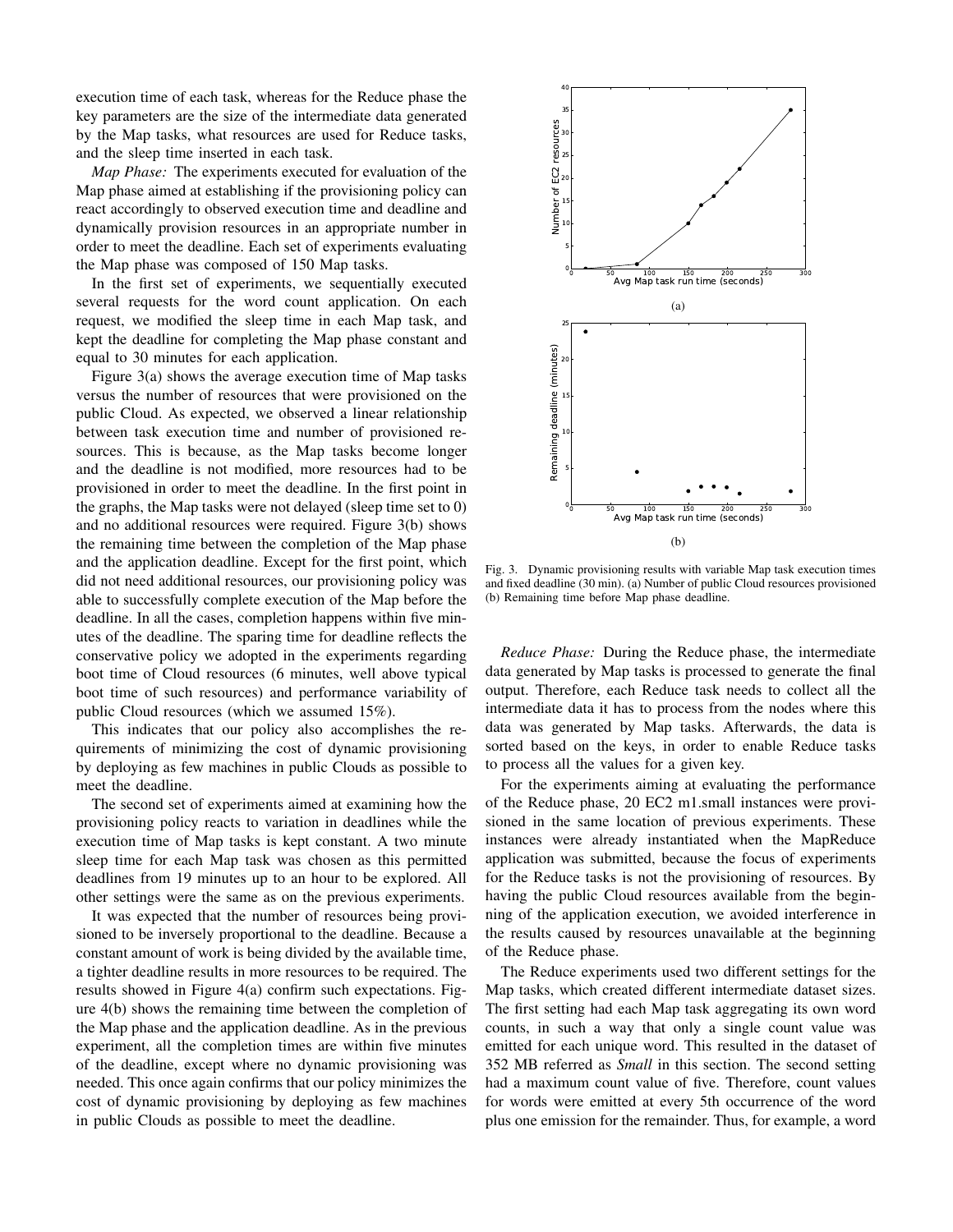



Fig. 4. Dynamic provisioning results with fixed Map execution time for each Map task and variable deadlines. (a) Number of public Cloud resources provisioned (b) Remaining time before Map phase deadline.

Fig. 5. Execution times of Reduce tasks with two different delays added to each Reduce tasks. (a) 1 min delay (b) 5 s delay.

observed eight times by a Map task results in two key-value pairs being emitted, one with the count 5 and the second with the count 3. This setting produced the dataset we refer as *Big* in this section, of 3422 MB of intermediate data to be reduced.

Similarly to the case of the Map phase, a sleep was inserted in the Reduce tasks in order to increase their execution time and observe how different sizes of Reduce tasks affect execution time of applications. Two different values for sleep, 5 seconds and 60 seconds, were used in the experiments. The three different Reduce policies were evaluated accordingly to the above methodology. For each policy, we measured the execution time of tasks with each considered sleep time, once for each dataset. Finally, we analyze only the time for actual execution of the Reduce phase, from the time the Map phase finishes to the time the last Reduce task completes. Therefore, time for download of results is disregarded in the experiments with public and hybrid Clouds.

Figure 5 shows that the results for Small and Big data are much closer for the *All Local* policy than for the other two policies, indicating that the time needed to process each task is more significant than the time required to transmit the data between the nodes. Compared to the other policies with the Small dataset, *All Local* has the worst performance, what helps in highlighting the benefits of using additional Cloud resources even during the Reduce phase. Results also show that *Hybrid* is the fastest policy with the Small dataset.

The analysis of the results for the Big dataset shows that the benefit of more resources is not as straightforward for large amounts of data. In particular, the *All Remote* policy, which uses 20 public Cloud resources, is significantly slower than the *All Local* policy, which uses eight local virtual machines. This can be attributed to an asymmetrical network performance, where sending data from the local Cluster to the EC2 instances was significantly slower than in the opposite direction. Hence, even though there were over twice as many resources available in the public Cloud, the time to transmit the data was detrimental to the policy. However, when the local and remote resources were used together by *Hybrid*, there was an improvement, because the remote resources were able to process part of the tasks while the local machines were in use.

Notice also that in Figure 5(b) Reduce tasks were slowed down by five seconds, whereas they were slowed down by 60 seconds in Figure 5(a). Even though it represents a twelve times slow down, the difference in the execution time of the whole Reduce phase delays varied from around 0.3 times (Big dataset, *All Remote*) to 8 times (Small dataset, *All Local*). This shows that the data transfer time dominates processing times for this type of application. Hence, with the Big dataset, *All Local* is the preferred policy as no data needs to be sent over the network. In the case of the Small dataset, however, the increased parallelism is still of benefit and *Hybrid* is the fastest